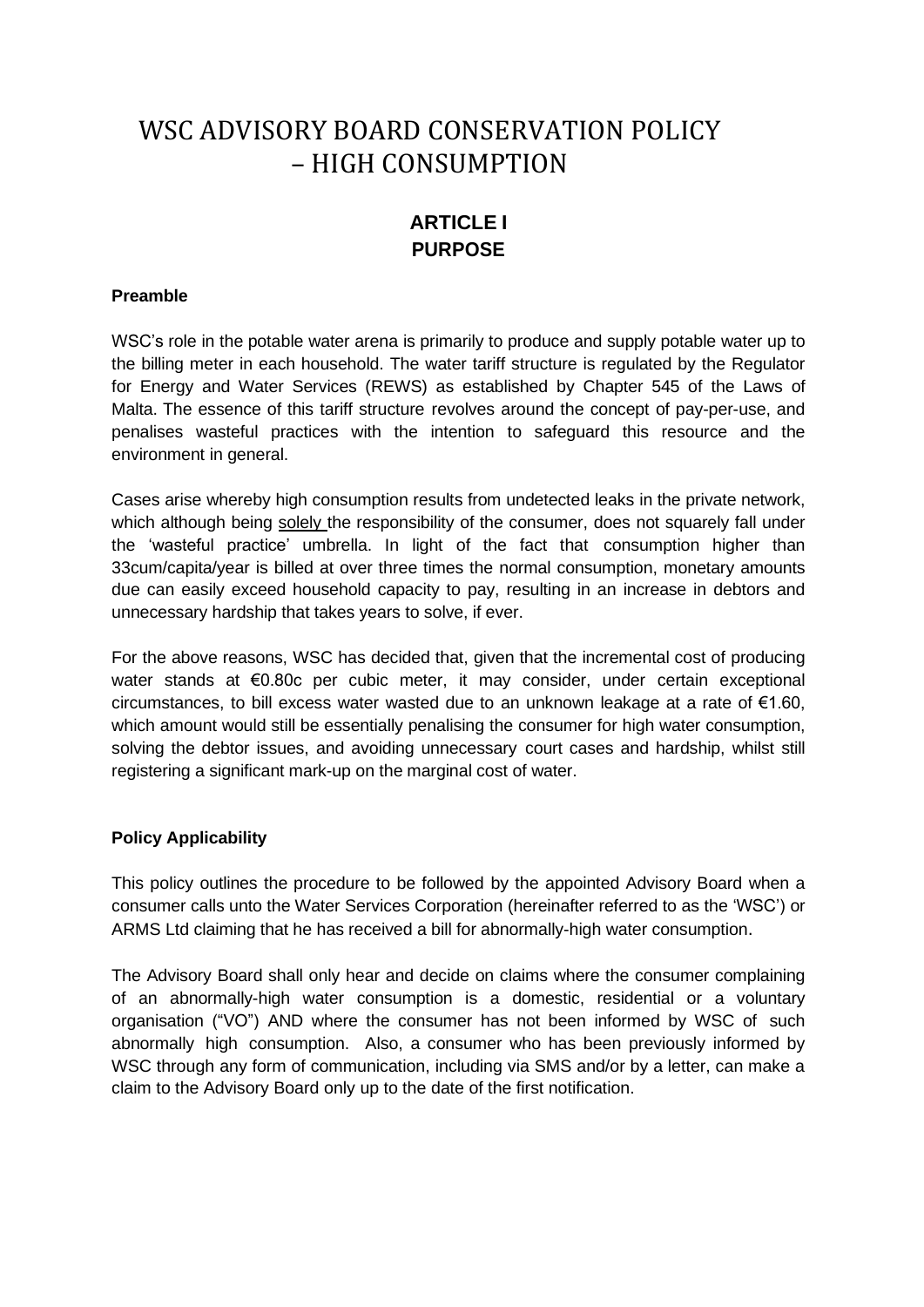# **ARTICLE II DEFINITIONS**

### **i. Abnormally-High Water Consumption**

Claims may be considered for eligibility when the consumption in contention:

1 exceeds at least 50m<sup>3</sup> per 6 months (270ltrs+/day), more than the 'average normal' consumption in the last previous years / of the preceding corresponding period of time,

#### **and**

2 there is sufficient evidence that an internal leak existed during the high consumption period.

#### **ii. Advisory Board**

The Advisory Board (hereinafter referred to as the 'Board') shall be a consultative and a decision-making body comprised of relevant technical staff and headed by a Chairperson, charged to provide advice on claims of abnormal high water consumption.

### **Chairperson**

The president of the Advisory Board whose role is to act as liaison between WSC's Chairman/CEO and the Advisory Board.

#### **iii. Hardship Position**

A state of living where the quality of life is substantially below that of the average person.

#### **iv. Internal leakage**

A fault in the private water plumbing system found inside a registered residential, domestic or Voluntary Organisation (VO) tenement downstream of the billing water meter.

#### **v. Residential and Domestic tenement**

Shall have the same meaning attributed to it in accordance with Regulation 12 et seq. of the Water Supply Regulations (Subsidiary Legislation 545.03).

### **vi. Voluntary Organisation**

A "Voluntary Organisation" (hereinafter referred to as 'VO') is a foundation, a trust, an association of persons or a temporary organisation which is independent and autonomous,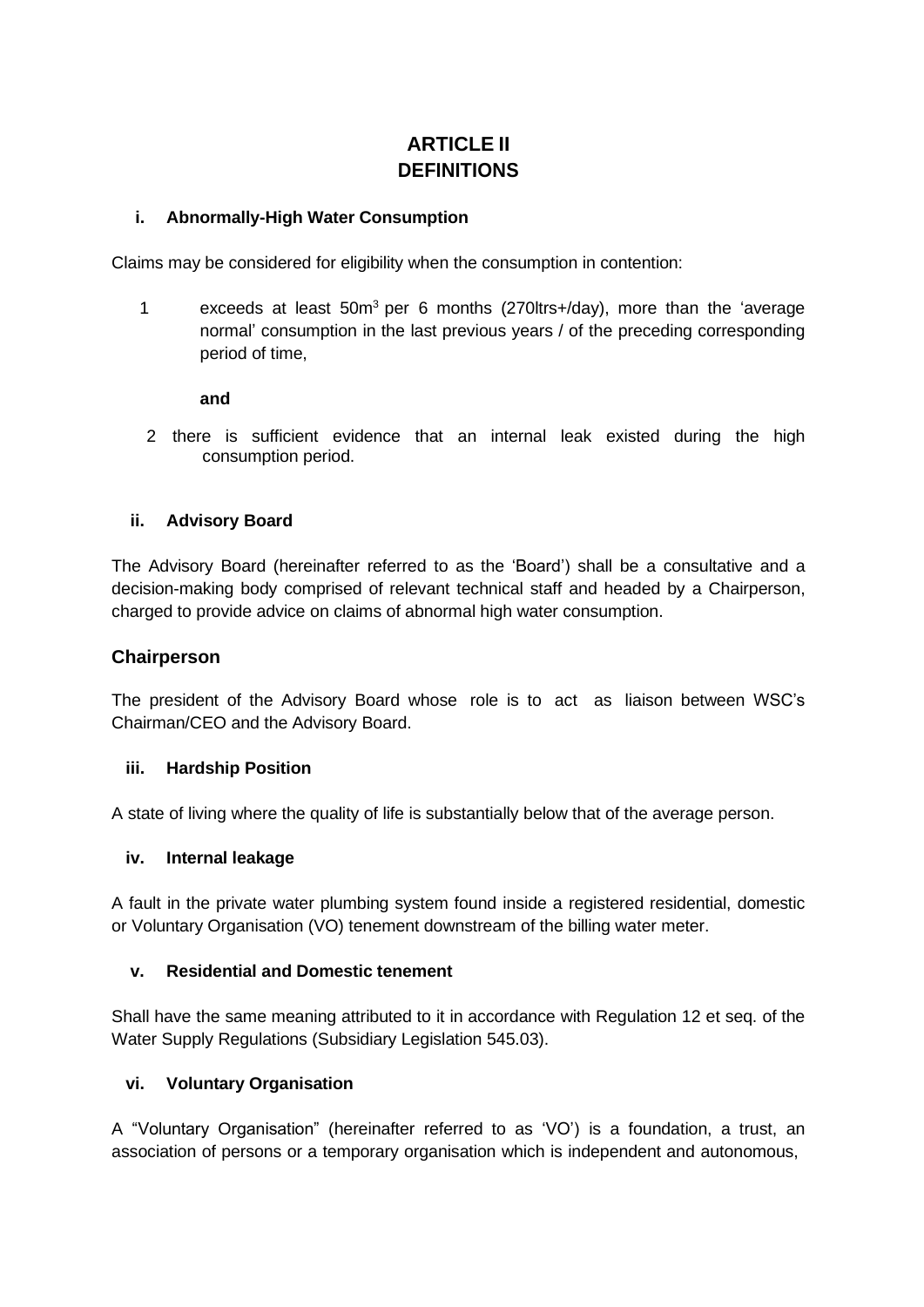and which is registered with the Commissioner for Voluntary Organisations as per the Voluntary Organisations Act (Chapter 492 of the Laws of Malta, as amended).

# **ARTICLE III ADVISORY BOARD COMPOSITION**

The Board shall be comprised of competent technical staff, whether employed with WSC or otherwise. The composition of the technical staff on the Advisory Board shall be at the discretion of the Chief Executive/Chairman of the WSC and must consist of a minimum of four (4) members.

### **ARTICLE IV APPLICABILITY**

- 1. The rebates referred to under this policy may apply:
	- (i) Where the abnormally-high water consumption is the result of air flow being read by the water meter, usually due to problems in the WSC's infrastructure;
	- (ii) Where the abnormally-high water consumption is the result of an internal leakage, but only in so far that claims are made by consumers registered on residential, domestic and/or VO tenements and who have not been already informed of such high consumption by WSC

Provided however that such claims will only be entertained where the customer proves that the leak was materially impossible to avoid and is therefore not attributable to any negligence or lack of regular maintenance thereon from his/her end.

- 2. Non-Residential accounts (with the exception of registered VOs) are not eligible for exemptions, and such claims shall not arrive to the Board's attention in the first place.
- 3. In clear cases of internal leaks, when this has been substantiated through AMM data and/or an inspection by the WSC Meter Section and/or a private plumber, the rebate is processed by the ARMS representative of the Advisory Board and confirmed by a WSC representative of the Board where the rebate value does not exceed €2,000. Claims for rebate whose values exceed €2,000 must be discussed at Board level.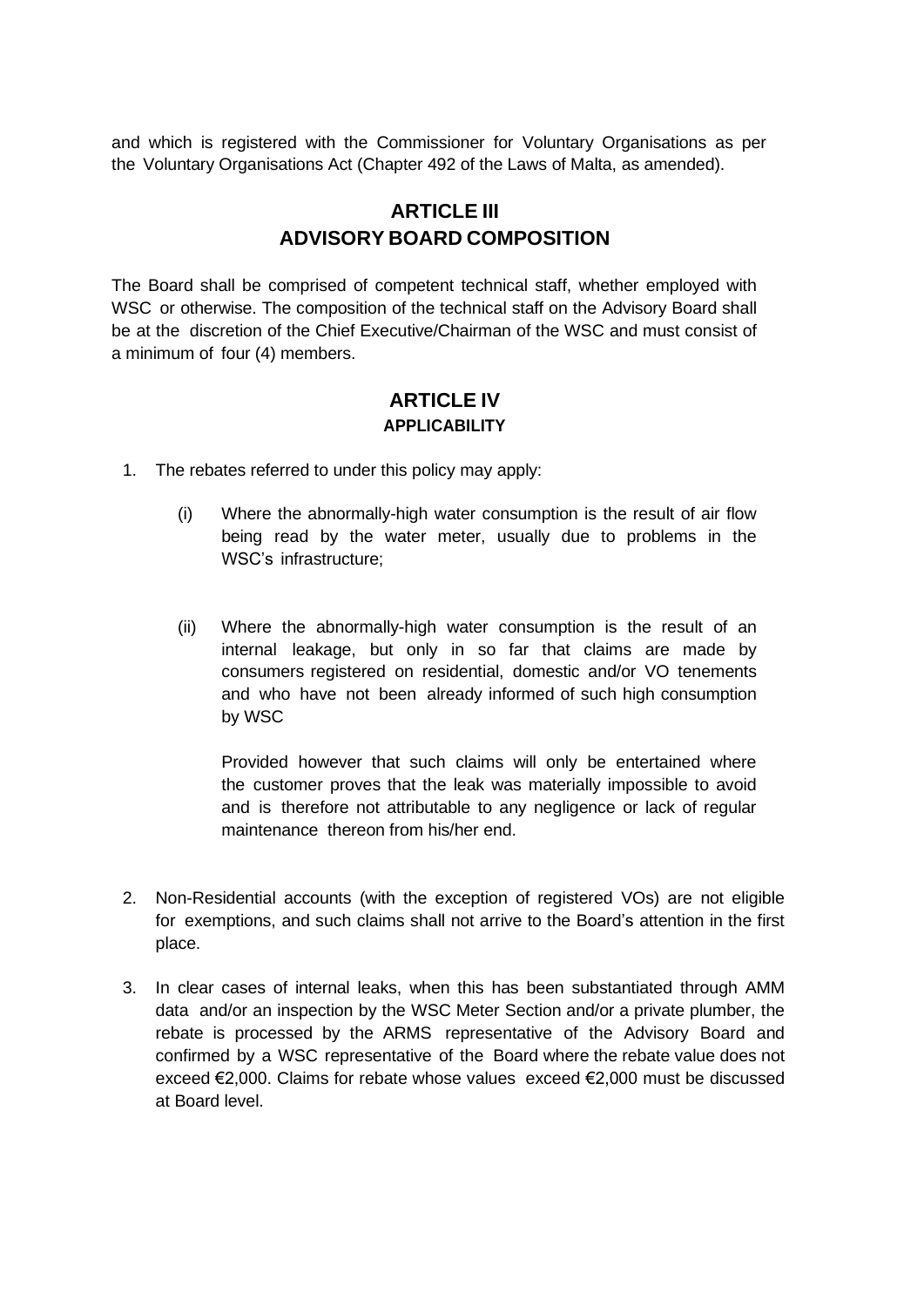## **ARTICLE V POLICY STATEMENT**

Whenever a customer receives a bill requesting payment for abnormally-high water consumption, the customer may wish to have that bill investigated and revised upon filling of an application and payment of a Thirty Euro (€30) fee. This fee will be deducted once the case has been approved and the relative fee will be deducted from the credited amount. Applications in this regard must be presented to WSC/ARMS in hard copy including all the required documentation.

Should the water consumption have at least exceeded  $50m<sup>3</sup>$  per 6 months (270ltrs+/day) more than the 'average normal' consumption in the last previous years

Upon receipt of such application, the Board shall investigate whether:

- (i) the claim truly falls within its remit
- (ii) whether the claim is justified in accordance with this Policy.

Should the Board find the claim to be justified, any concession granted will be c redited on claimant's account. Any credit shall be given absolutely without prejudice to WSC's position and strictly on an 'ex gratia' basis. In deciding on the amount to be credited, the Board shall analyse and compare past consumption with that being reviewed. Any consumption found to be over and above at least  $50m<sup>3</sup>$  per 6 months (270ltrs+/day) more than the 'average normal' consumption in the last previous years, shall be charged in accordance with the preferential tariff applicable at the time when the abnormally-high water consumption has been registered and any difference thereof shall be credited; this rate currently being  $\epsilon$ 1.60/m<sup>3</sup>, which rate may be revised from time to time.

The outcome of the Board's investigation shall be communicated to the customer without delay through a letter as per sample attached at Annex I.

The decision of the Board shall be final.

# **ARTICLE VI LIMITATION OF THE POLICY**

A consumer is entitled to apply for a rebate as per Article 5 of this policy once every five (5) years. This period shall commence to run from the date of the notification letter issued by the Advisory Board to the consumer informing him/her of the rebate granted. It is being clarified therefore, that any other leaks that may occur during the afore mentioned five (5) year period cannot be considered by the Advisory Board for a rebate. A consumer will only be entitled to apply for another rebate for any leaks that occur after the end of the 5 year period.

Subsequent claims in relation to this clause, shall not be investigated by the Board unless the aforementioned period of five (5) years has elapsed, and no revision of bill shall apply.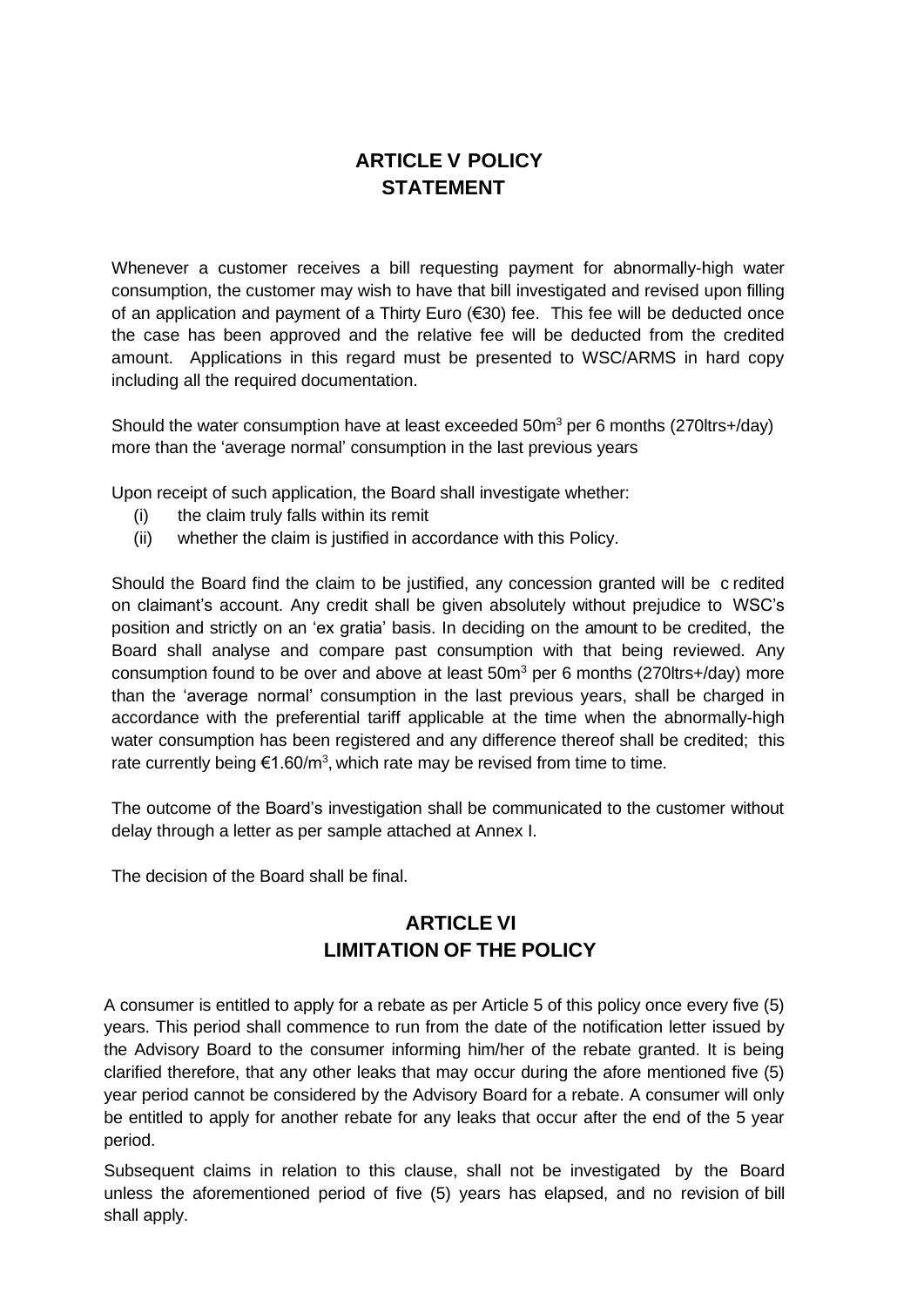The WSC, by means of its AMM setup,, is constantly monitoring the water consumption of its Customers who benefit from such an installation.

When such data shows the possibility of internal leaks, the affected Customers are contacted advising them to address the issue with urgency. Cases shall be considered up where the Customer was never informed of the abnormal consumption or have been notified by the WSC and their claim may only be considered up to the date of the first notification. It is understood that a consumer aware of an abnormal consumption becomes fully accountable for that consumption.

WSC shall strive to ensure that all its consumers benefit from the AMM system. It is expected that as installations increase, the automatic identification of abnormal consumption shall drastically reduce requests applicable to this policy.

Thus, eventual applicable customers shall be those that have not yet benefitted from such an AMM installation and have for whatever reason not been picked up and informed by the automatic detection system. Also, the policy applies to those customers who have been notified by the WSC and their claim may only be considered up to the date of the first notification.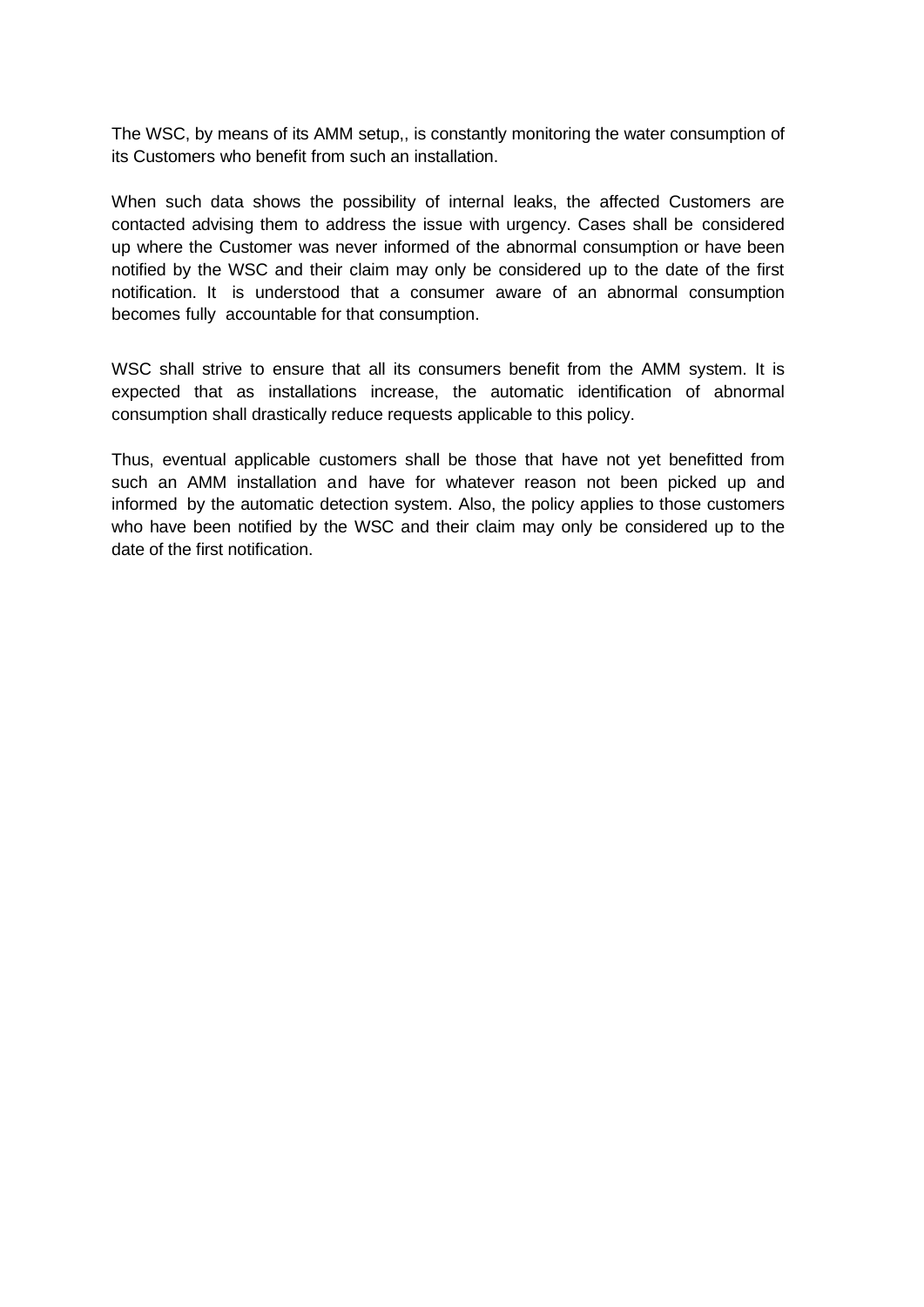# **Annex I**

Our Ref:

Date

Address

### **Re: [Account Number] Contested Water Bill at [address]**

Dear Sir/Madam,

Reference is being made to your claim with the Water Services Corporation for the reduction of your water bills on the above-mentioned account

Kindly note that without prejudice and strictly on an 'ex gratia' basis, the Advisory Board; in line with the WSC Conservation Policy – High Consumption (web link), has revised the water bills issued for the period from xxxxxxxxxxx up to xxxxxxxxxxx and a credit of  $\epsilon$ xxxx has therefore been granted.

Consequently, the balance due on account is  $\epsilon$ xxxx, which you are kindly requested to settle within one (1) month from date of this letter. You may also wish to settle this balance through a repayment agreement by contact ARMS Credit Control Department on 22452898 email; [creditcontrol@arms.com.mt](mailto:creditcontrol@arms.com.mt)

The decision taken by the Board is final.

Regards,

Executive Arms Ltd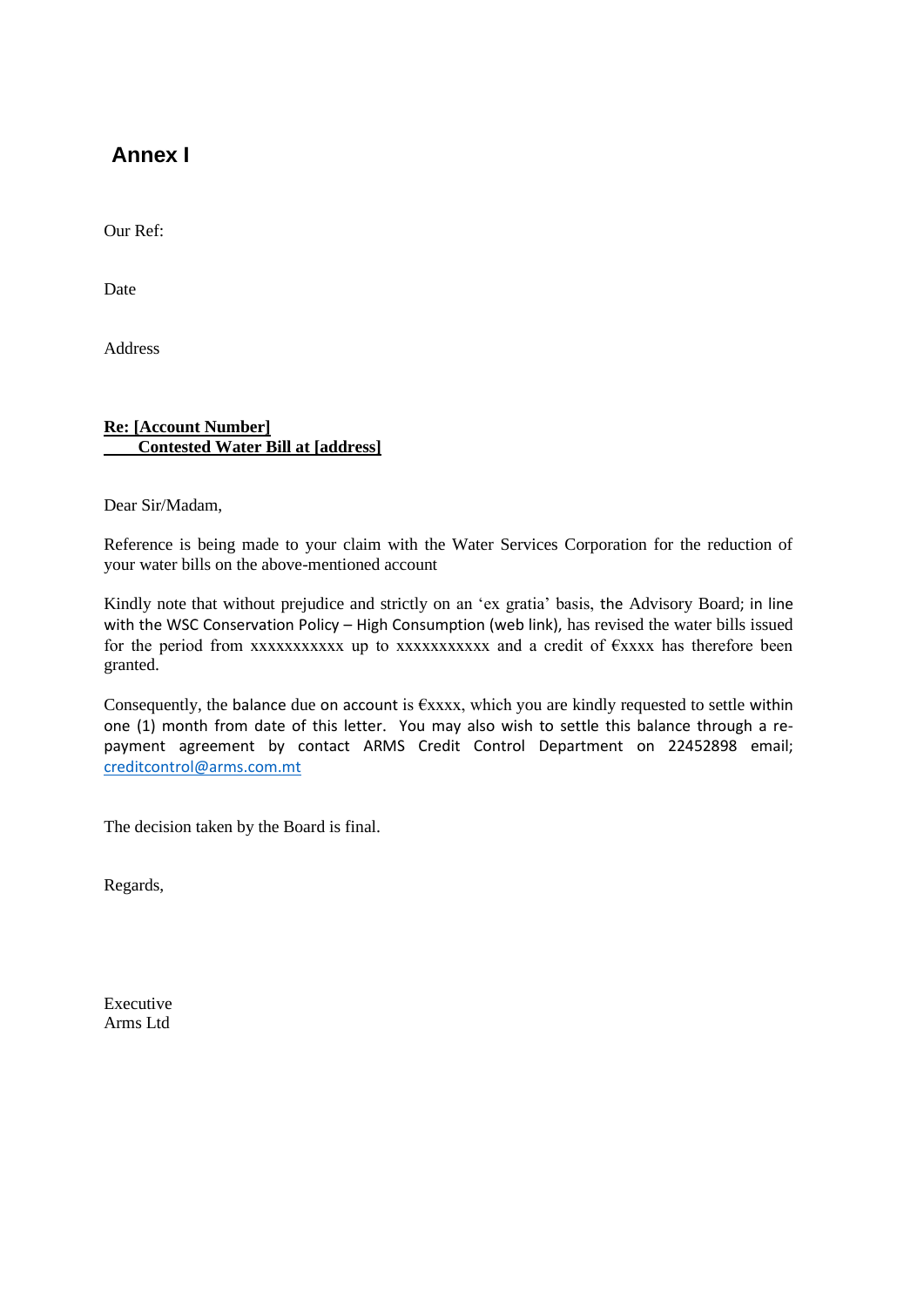Our Ref:

Date:

[Address]

### **Re: [Account Number] Contested Water Bill at [address]**

Dear Sir/Madam,

Reference is being made to your claim with the Water Services Corporation for the reduction of the water bills on the above-mentioned account.

We regret to inform you that your claim cannot be considered for a rebate by the Advisory Board in accordance with the WSC Advisory Board Conservation Policy – High Consumption due to the following reason/s:

- $\Box$  The account is a non-residential account and is therefore not eligible to apply for a rebate in accordance with the Advisory Board's Policy;
- $\Box$  The amount of consumption in contention does not exceed the stipulated threshold in accordance with the Advisory Board's policy.
- $\Box$  You have already applied for a rebate on this account within the last five years.

The decision taken by the Board is final.

Regards,

Executive ARMS Ltd

\_\_\_\_\_\_\_\_\_\_\_